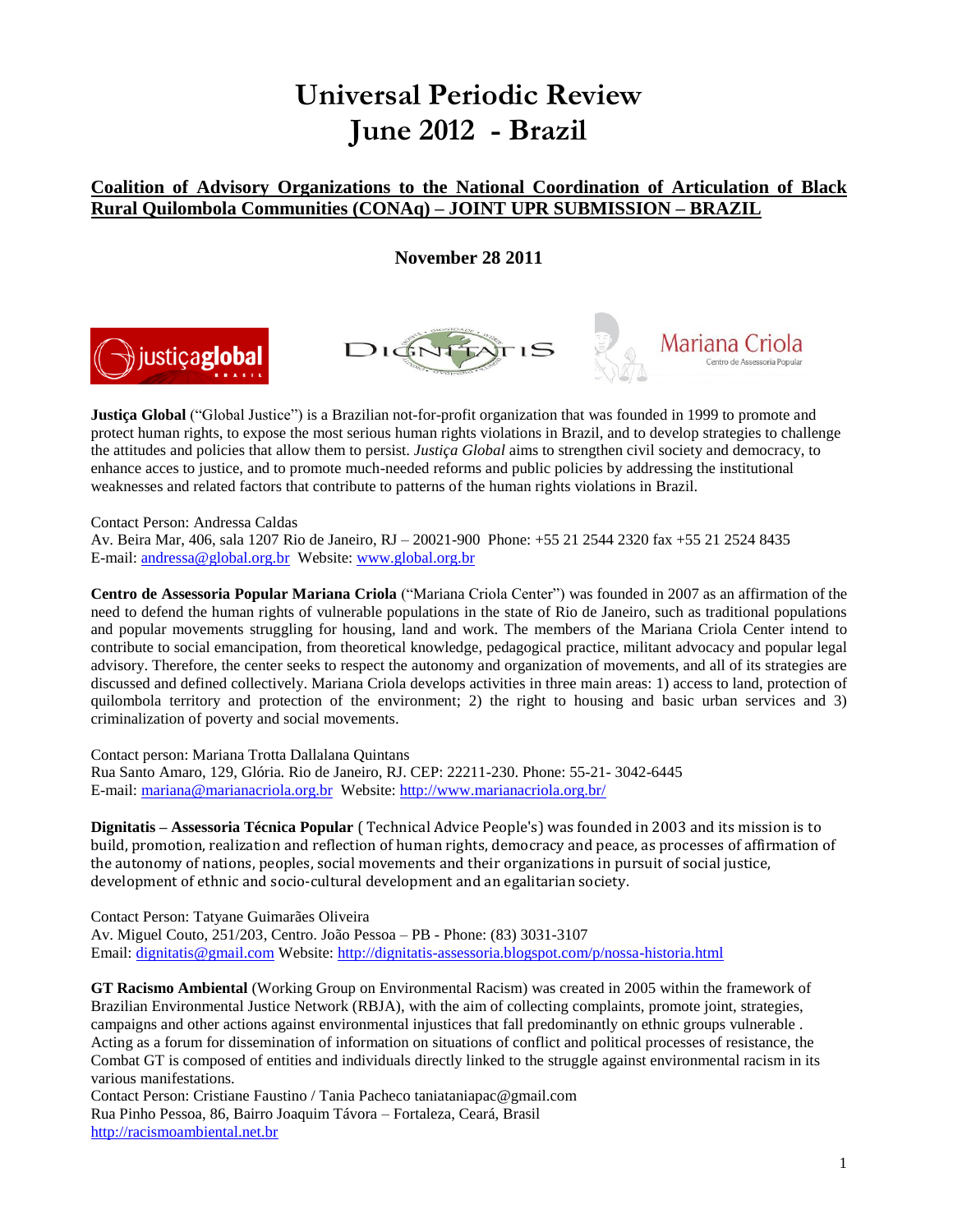## **Submission by Advisory Organizations to the National Coordination of Articulation of Black Rural Quilombola Communities – Conaq, relating to the UPR of Brazil, with particular respect to Quilombola Communities**

## **Introduction and Context**

- 1. The Brazilian Constitution of 1988<sup>i</sup> recognizes the Right to Property of individuals living in former slave hideouts. Nevertheless, most of such individuals, or "quilombolas," continue to live without title to their lands. This continued lack of land titling contributes to a corresponding lack of basic community sanitation and access to other public and social services – placing quilombolas in situations of vulnerability with respect to nutrition, housing, health, education, work and transportation, or, in other words, at the edges of both constitutional and fundamental human rights guarantees.<sup>ii</sup>
- **2.** The Report of the Working Group on the Universal Periodic Review relating to Brazil's country review of 2008 demonstrated that Nigeria, although encouraged by Brazil's efforts to institute programs for integration of quilombola populations into Brazilian society, indicated a strong need for the country to do more in order to fundamentally address these challenges – recommending that Brazil invest more in land reform strategies through public policies targeted at improving the life of African descendants and minorities.<sup>iii</sup>

## **Insufficient Land Titling**

**3.** After the 4<sup>th</sup> National Meeting of Quilombola Communities,<sup>iv</sup> Maria Rosalina dos Santos, member of the National Coordination of Articulation of Black Rural Quilombola Communities  $-$  Conaq,<sup>v</sup> explained that the group discussed solutions for seven of the most important themes relevant to quilombola communities, including safety, health and education, but concluded that land titling was the real impasse, preventing the group from achieving gains in all of the other areas:

> [Land titling] is the most serious and urgent issue for the quilombola communities in Brazil because all the other public policies depend on it. It is a very slow process. There exist various obstacles that make the effectiveness of this policy difficult in the communities.

- **4.** According to Conaq data, 3,500 quilombola communities have been officially recognized in Brazil; however, it is estimated that at least  $5,000$  of such communities actually exist.<sup>vi</sup> Only 120 land titles have been awarded to-date, regularizing approximately 987 thousand hectares for 198 communities.<sup>vii</sup> According to official Governmental data,<sup>viii</sup> as of the end of August 2010, less than 50% of all of Brazil's quilombola communities (1,711) had obtained official certification as "Remnant Ex-Slave Communities." And, between 1995 and 2010, only 189 of these communities obtained land title.
- **5.** During the past eight years, the normative changes of the Brazilian parliament created more room for devices that undermine the legal rights guaranteed to quilombolas, including legislative bills<sup>ix</sup> aiming to strike down Decree No.  $4.887/2003$ , which currently allows for the achievement of public policies for land titling of quilombola communities<sup>x</sup>. Aside from attempts to weaken Decree No. 4887/2003 through recent legislative bills, national media giants have also carried out attacks on the decree<sup>xi</sup>. The Direct Act of Unconstitutionality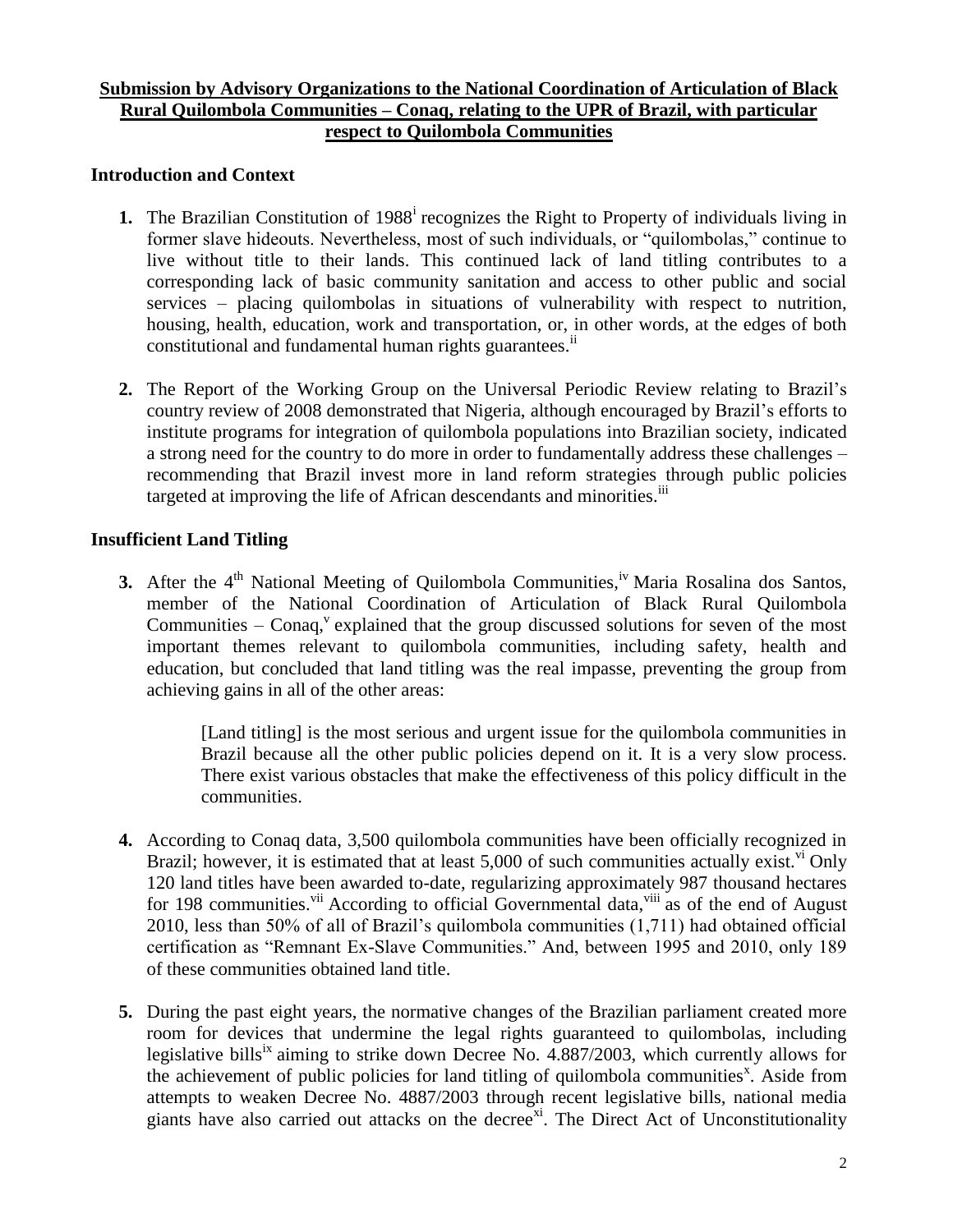$(ADIn)^{xii}$  No. 3239/04 $^{xiii}$ , which is currently pending judgment before the Federal Supreme Court – STF,<sup>xiv</sup> also aims to invalidate the decree by questioning its constitutionality.<sup>xv</sup>

- **6.** On September 29, 2008, the National Institute of Colonization and Agrarian Reform INCRA enacted Normative Ruling No. 49, in order to modify procedures for identification, recognition, delimitation, demarcation, non-trespass, titling and registration of lands occupied by quilombola communities, as established by Article 68 of the Act of Transitory Constitutional Provisions of the Federal Constitution of 1988, as well as by Decree No. 4.887/03.<sup>xvi</sup> Following the normative ruling's enactment, Quilombola movements submitted a letter of repudiation, denouncing:<sup>xvii</sup> the inadequate consultation methodology, which did not allow sufficient time for quilombolas to formulate their questions; a lack of agreement to the alteration of the majority of points addressed therein; and reticence regarding the normative ruling's notions of territory and quilombola self-identification. Normative Ruling No. 49 was subsequently revoked by Normative Ruling No. 56/09, which was revoked by Normative Ruling No.  $57/09$ , which remains in effect today.<sup>xviii</sup> Altogether, there have been five normative rulings enacted by INCRA, all of which have the same underlying goal of making the land titling process more complex, slow and bureaucratic, and adding requirements not found in Decree  $4887/03$ . $x$
- **7.** According to lawyer Onir de Araújo of the Unified Black Movement and the National Front in the Defense of Quilombola Territories, "There is one attack [against quilombola land titling] underway in the Judiciary and another in the National Congress, both of which . . . will mean an absurd setback for the fight of these communities that are in a totally precarious situation." xx
- **8.** INCRA data demonstrates that during President Lula's time in office (2003-2010), he approved of only eleven land titles<sup> $xxi$ </sup> to quilombola communities, $^{xxii}$  thereby failing to fulfill his promise to award 53 land titles by the end of  $2010$ .<sup>xxiii</sup> This number is (i) negligible in light of the fact that there exist more than 3,000 communities in 24 Brazilian states; and (ii) un-meaningful in light of the fact that other Brazilian states awarded significantly more land titles to quilombola communities during the same time period.<sup>xxiv xxv</sup>
- **9.** The National Congress's Multi-Annual Plan PPA of 2008-2010 set forth the goal of land titling 264 quilombola territories; however, from 2008 to 2010, only 36 land titles were issued.<sup> $xxi$ </sup> In the new PPA (2012-2015), although there are 65 thematic programs, 491 objectives, 2,503 initiatives and a total investment of R\$ 5.4 trillion, there is no specific program for quilombola communities.<sup>xxvii</sup> Rather, quilombola communities are nested into 13 thematic programs (the most relevant of which are set forth in the following section), such as in initiatives directed at other socio-cultural groups, including indigenous populations, gypsies and small farmers.<sup>xxviii</sup>

#### **Lack of Public Policy and Minimal Use of Total Available Budget**

**10.** The thematic program for Agrarian Reform and Order of Land Structure, within the Ministry of Agrarian Development – MDA<sup>xxix</sup> aims to: identify, define, collect and allocate public lands, regularize federal and state lands for democratic access to land – with simplified conditions for small and medium-sized rural residences – as well as for the promotion of land rights for quilombola populations, indigenous groups and other traditional communities, in order to combat poverty in rural areas. Nonetheless, there is no clear and concrete definition of the promises assumed by the Government in the context of this program, in spite of the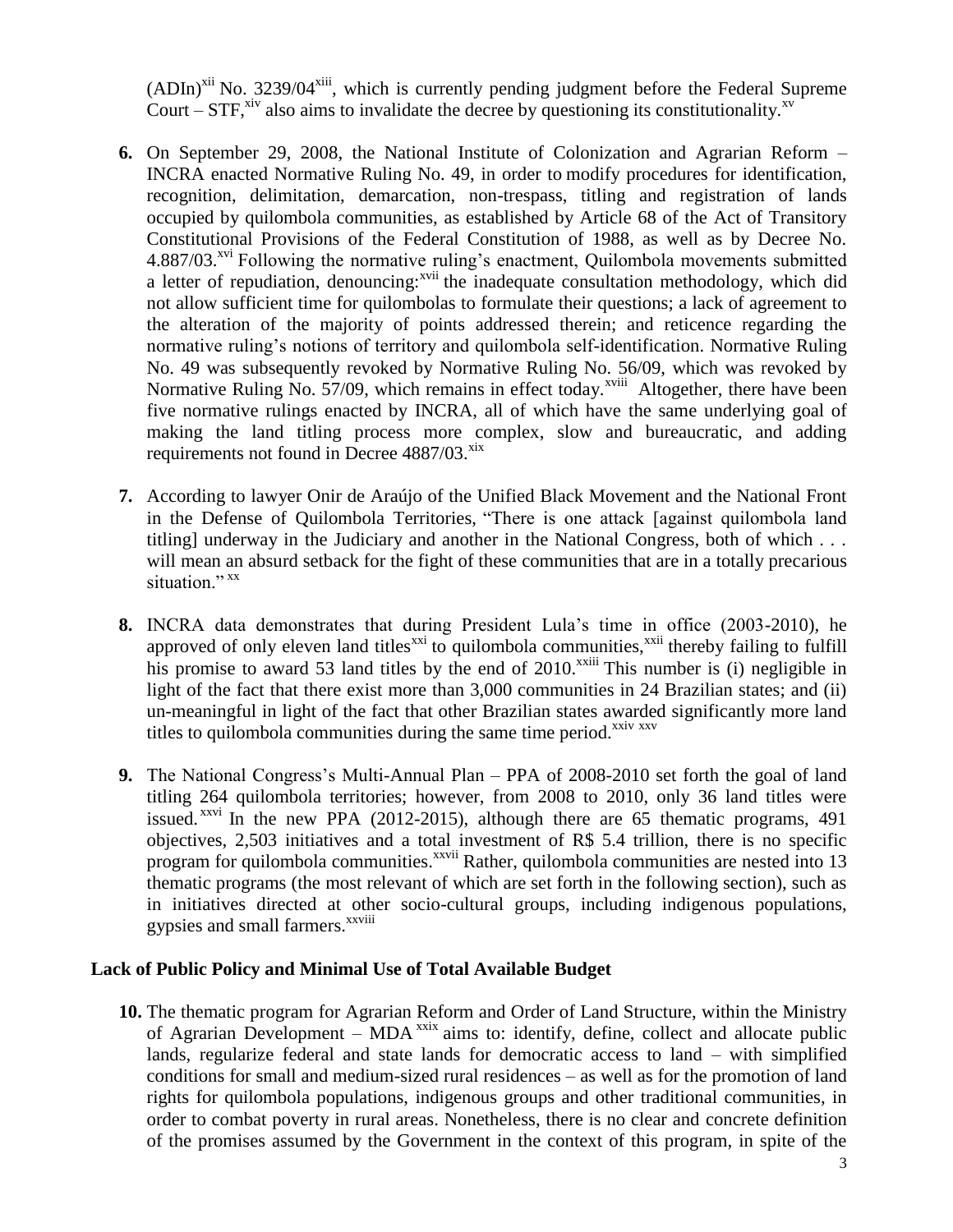extremely high number of quilombola communities still waiting for land titling from the State.

- **11.** The thematic program for Confronting Racism and Promoting Racial Equality, within the Secretary of Policies for the Promotion of Racial Equality,  $\frac{3}{x}$  proposed the amount of R\$ 73.125 million for 2012 and an additional R\$ 239 million for the following three years – totaling roughly R\$ 312 million to fulfill the program's objectives, which include: land regularization for quilombola communities under the MDA; recognition of 120 quilombola territories as of public utility; demarcation, certification and titling of quilombola territories; enactment of 140 ordinances, which will recognize 64,000 hectares of quilombola territory and benefit 14,000 families; enactment of 190 Technical Reports for Identification and Delimitation – RTIDs, identifying 660,000 hectares of quilombola territory and benefitting 13,000 families; and inspection and evaluation of 520,000 hectares of lands that have encroached on the quilombola territories, indemnifying families appropriately.
- 12. The thematic program for Family Agriculture<sup>xxxi</sup> has two goals which are relevant to quilombola communities: (i) adaptation of credit conditions to the specific situation of quilombolas; and (ii) amplification of access of quilombola communities to programs relating to financing, promotion, production, protection, guaranteed prices and income. This thematic program also promises to contract Technical Assistance and Rural Extension services for 20,000 quilombola families – 2,000 of which live in northern Brazil and 7,000 of which live in northeastern Brazil. Another goal is to incentivize Agricultural Family Schools to guarantee spaces for quilombola students and qualify 250 new rural development professionals for action within quilombola communities.
- 13. The thematic program, Plan for a Brazil without Misery, <sup>xxxii</sup> seeks to reach out to agricultural families, settlers of agrarian reform and traditional populations (including quilombolas) in situations of extreme poverty, "bringing them into a dynamic of productive inclusion."
- **14.** Finally, the thematic program for Culture: Preservation, Promotion and Access, within the Ministry of Culture, seeks to: promote, preserve and promulgate the cultural heritage and expressions of afro-Brazilian culture; and carry out actions for the "sustainable development" of over 1,600 quilombola and traditional communities. Still, it is important to note that there is no description available regarding how those responsible for implementing the program's agenda will interpret and apply "sustainable development."
- **15.** Although the Government also promises to ensure access of 700 quilombola communities (which are already certified and/or land titled) to governmental services, programs and projects, as complemented by the goal of installing a Monitoring and Evaluation System of government programs for quilombola communities,<sup>xxxiii</sup> there is still no information available as to how and where this program will be carried out. Furthermore, although the Government has proposed a budget of R\$ 1 million in 2012 for the Protection and Promotion of Quilombola Communities and Lands, and R\$ 100 thousand for Legal Assistance to Remnant Ex-Slave Communities, these amounts are insufficient to meet the communities' needs.
- 16. According to Ricardo Verdum of INESC,<sup>xxxiv</sup> in 2010 the Executive Branch proposed: R\$ 50 million for Indemnification of the Benefactors and of Lands to Occupants of Residences in Areas Recognized as Quilombola Communities, and R\$ 6 million for Recognition,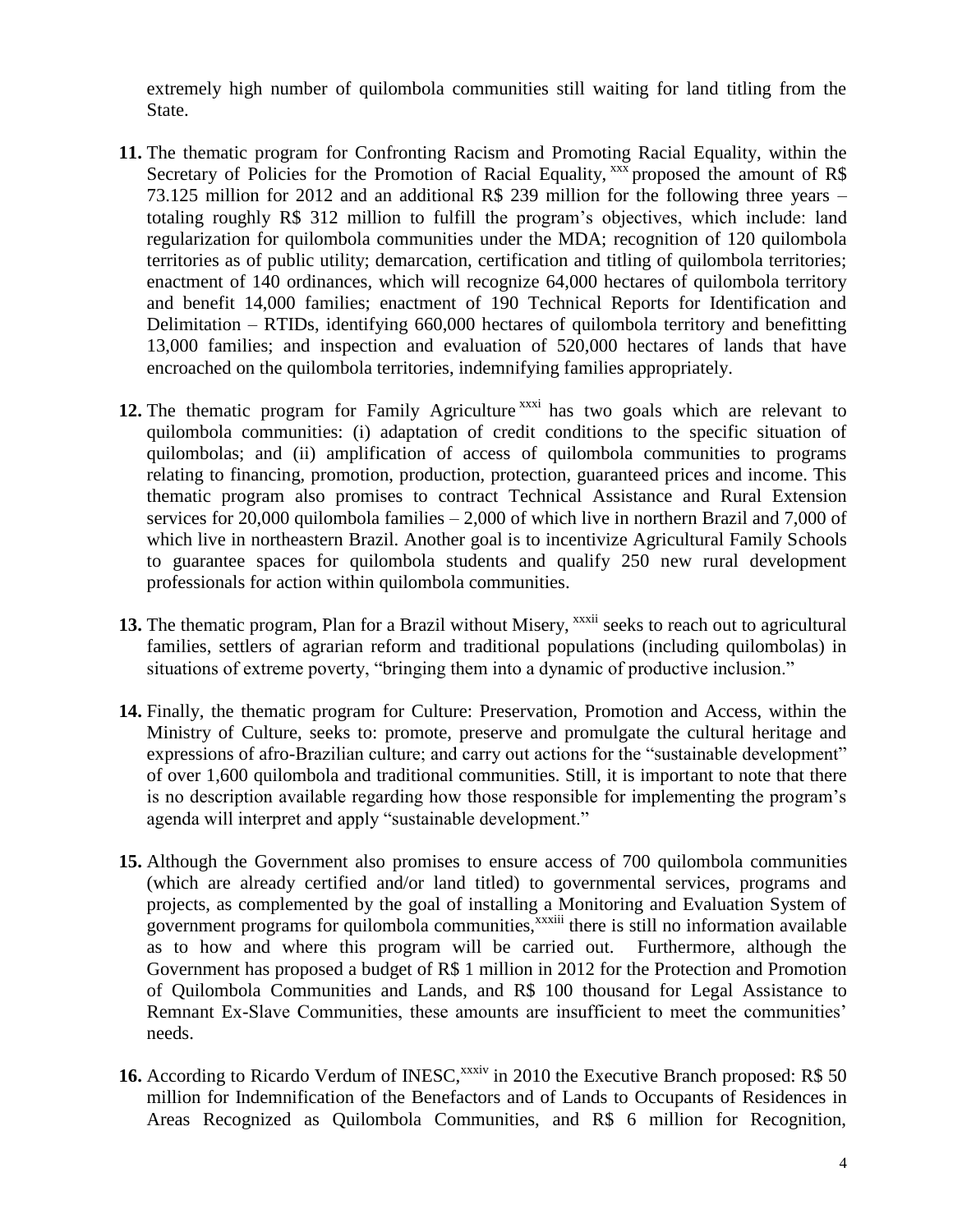Delimitation, Non-Trespass and Titling of Quilombola Lands. If approved, the land-titling budget will be less than it was for each of 2010 and 2011.

**17.** Research conducted by the Institute for Socioeconomic Studies – INESC<sup>xxxv</sup> revealed that the funds intended to be applied to land titling processes of quilombola territories between 2003 and 2010 were consistently low. $x^{xxxxi}$  The Brazil Quilombola Program – PBQ, created by Decree No. 6261/2007, constituted the primary quilombola program of Lula's presidency.<sup>xxxvii</sup> Nonetheless, between 2008 and 2009, the program spent less than 24% of its allotted budget.<sup>xxxviii</sup> MDA and INCRA spent only 13.26% of their allotted budgets in 2008 and only 15.02% in 2009.<sup>xxxix</sup> And, absolutely none of the more than R\$ 33 million allotted for indemnifications to occupants of lands occupied by quilombola populations, was spent in 2008; to the contrary, the money was returned, in-full, to the National Treasury.<sup>xl</sup> In 2009, only 6.52% of the budget authorized by the Brazilian National Congress for the same purpose was spent.<sup>xli</sup> According to INESC, with respect to land titling of quilombola populated areas, only 55.73% of an authorized R\$ 7.4 million was spent in 2008; and a mere 33.46% of an authorized R\$ 10.287 million was spent in 2009.<sup>xlii</sup>

#### **Cases of Violence, Threats, Persecutions, and Legal Actions**

- **18.** A lack of an effective governmental policy for the promotion of quilombola land titling has been, and continues to be, a primary cause of violence and forced evictions, legal vulnerability, threats, physical and psychological attacks, arbitrary detentions and crime directed against those who mobilize to guarantee their own survival and continued presence in territories historically inhabited by their ancestor slaves.<sup>xliii</sup> In fact, there are more than 100 communities in situations of emergency and without any means for seeking or receiving help. xliv According to INCRA anthropologist (and coordinator of its sector for quilombola land regularization), Lidiane Amorim, the problem is not one of resources, but rather one of institutional infrastructure that is incapable of addressing the situation of quilombola communities with quality and efficiency. <sup>xlv</sup> And, as a result of these dire situations in quilombola communities, some members are abandoning their territories. $x^{\text{1vi}}$  This tendency is particularly common in the quilombola community of Charco – consisting of 1,400 thousand hectares and occupied by 71 quilombola families – in the municipality of São João de Batista (MA), where community members suffer great fear relating to tensions, prior and recent assassinations and continued death threats.<sup>xlvii</sup>
- **19.** In July 2011, two human rights defenders, Father Inaldo Serejo of the Pastoral Land Commission – CPT and Diogo Cabral of the Human Rights Commission at the Regional Section of the Order of Attorneys of Brazil - OAB/MA, received death threats by Edmilson Pontes in Cantanhede, Maranhão for their work relating to protection of quilombola rights.<sup>xlviii</sup> At the time, the defenders were attending a preliminary hearing for a legal action involving the ownership of land occupied by the quilombola community of Salgado, in Prapemas, Maranhão.<sup>xlix</sup> Edmilson threatened the two defenders, stating that because they were from outside the community and causing so many problems, it would be necessary to "put out the fire," just as they had done with Dorothy Stang (murdered in 2005 because of her work for similar causes).<sup>1</sup> According to Diogo, such threats and references to Dorothy Stang have continued, especially for families in the community who are fighting for their land rights.<sup>li</sup> One farmer and landowner was said to have used the mayor's (Eliseu Moura) radio station in the city of Pirapemas to carry out such threats – telling the families to forget about the case.<sup>lii</sup> The above facts were communicated to the Federal Government; however,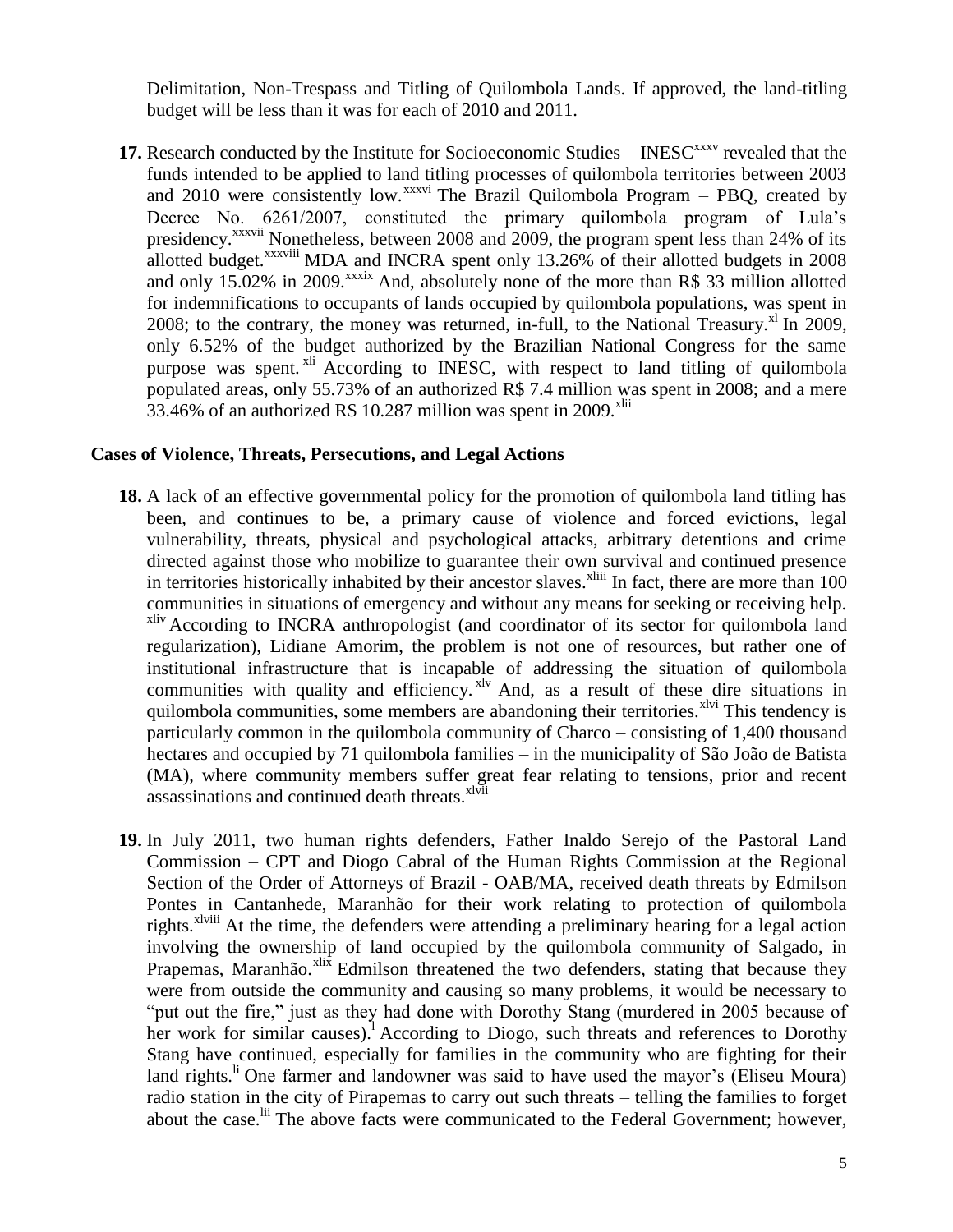Diogo claims that such entity does not believe the denunciations – including the threats to life. liii

- **20.** These threats can be related back to events of 2010 when, in legal action No. 3432010 before the District Court of Cantanhede, Maranhão, quilombola workers accused local farmers and landowners of the following crimes: trespassing; destroying property and fields; killing animals; restricting quilombola access; blocking off access to water; and issuing death threats to workers. It Then, in October 2010, following the preliminary hearing in this case, the district court granted land title of the contested land to the quilombola community; nonetheless, the local farmers and landowners continued to trespass, commit arson, kill animals and construct trails through the quilombola territory.<sup> $\nu$ </sup> And, according to Diogo, the local farmers and landowners increased persecutions of quilombola families at that time.<sup>Ivi</sup>
- **21.** At the end of October, human rights defender, community leader and president of the Association of Small Rural Farm Producers of Charco, <sup>Ivii</sup> Flavio Pinto Neto, was shot several times in the head and died. <sup>Iviii</sup> Following a police investigation, the local farmer and landowner, Manoel Gentil Gomes, was named as the main suspect in the case. Although Manoel was initially arrested and incarcerated, he has since been released and is now free, pending prosecution. lix In November 2010, an unknown vehicle followed three agents from CPT when they returned to the Charco Community. $\frac{dx}{dt}$
- **22.** Amidst changes in the district court's composition, local farmers and landowners appealed the court's decision; and, following a 24-minute hearing, an eviction notice was served on the quilombola community. Following the court's decision, Diogo Cabral appealed for an injunction, which was granted, thus increasing tension in the community of Salgado.  $\frac{1}{12}$  In May 2011, CPT received a phone call saying that the workers' food at the Negro Flaviano camp in São Luis (MA) would be poisoned.<sup>Ixii</sup> In July 2011, CPT headquarters in São Luis was broken into. <sup>1xiii</sup> *Later* the same month, CPT in Pinheiro was also broken into and raided. lxiv
- **23.** It is important to mention that Charco's new leader, Manoel Santana, is on the top of a list of 27 individuals marked for assassination in Maranhão and currently lives under 24-hour bodyguard protection (provided by the Brazilian National Guard) in order to avoid assassination.<sup>lxv</sup>
- **24.** As Lidiane Amorim (INCRA anthropologist) points out:

Unfortunately, the Charco situation is a portrait of all of the quilombola communities in Maranhão and throughout Brazil. INCRA is an institute with a very small group of technicians. In Maranhão, we have 266 pending legal suits and only 14 published opinions. So, you can see what is at the heart of the quilombola question and the treatment that it is receiving from the government. I could point to several communities that are in the same situation, as there are more than 100, and they are all of the same urgency as the Charco community, and they do not have the necessary agency to deal with their situation, for they do not have operational structure.<sup>lxvi</sup>

**25.** Other recent and exemplary cases of threats of violence and crimes committed against quilombola community members are set forth below: <sup>lxvii</sup>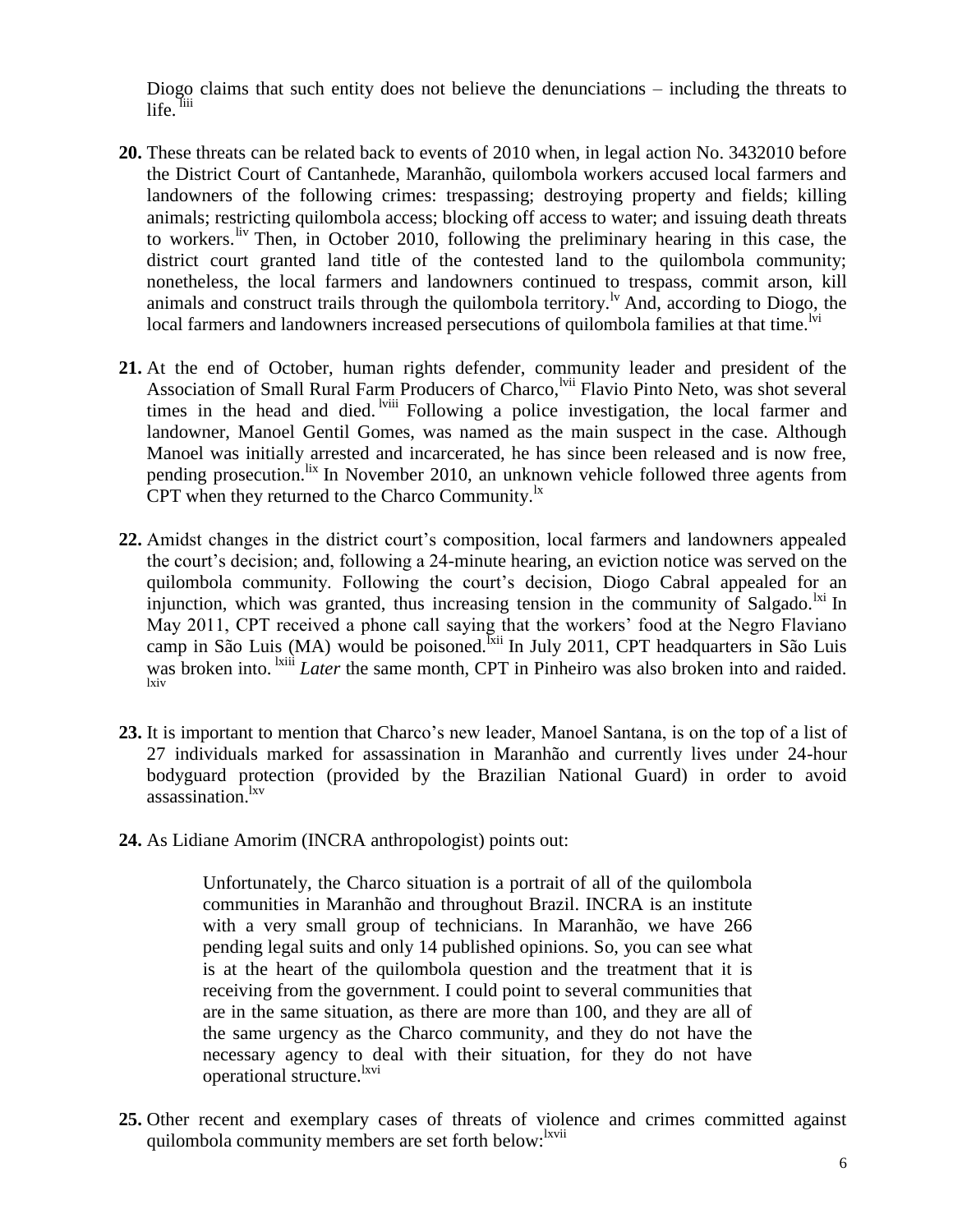- **26.** In March 2007, members of quilombola community Sapé do Norte (São Domingos), in the municipality Conceição da Barra (ES) received death threats.
- **27.** In April 2007: quilombola houses were destroyed by mining company tractors in the community of Machadinho, Amaro and São Domingos, in the municipality of Paracatu (MG).
- **28.** In May 2007, quilombola community members in Tabacaria, in the municipality of Palmeira dos Índios (AL) received threats. Quilombolas were also arrested in Fazenda Primavera and illegally held and handcuffed outside the police station, where they were exposed to public ridicule, in the quilombola community of Brejo dos Crioulos, in the municipality of São João da Ponte, Verdelândia and Varzelândia (MG).
- **29.** In September 2007, a Pastor from Brejo Grande and ally of quilombolas of the community Ivaporunduva, in the municipality of Eldorado (SP), was harassed during a public protest organized by the city government and municipal judge and received death threats from municipality residents.
- **30.** In December 2007, three men set plantations on fire in the quilombola community of Acauã, in the municipality of Poço Branco (RN).
- **31.** In May 2010, after receiving threats, members of the quilombola community Amaros, in the municipality of Paracatu (MG) obtained preliminary injunction impeding a mining company Kinross Gold Corporation from trespassing on its territory.
- **32.** In July 2011, Catarino dos Santos Costa, leader of the quilombola community Cruzeiro, near the capital city of São Luis (MA)<sup>lxviii</sup> was approached by a military police sergeant and two other officers. The sergeant threatened to attack Catarino with a knife. Although Catarino had received threats in the past for fighting for liberation of Cruzeiro, threats by the sergeant intensified after the Cruzeiro Quilombola Association filed an extrajudicial complaint aiming to prevent the sergeant from continuing the (illegal) construction of a house on the quilombola community's territory.
- **33.** Concerning legal actions, we can mention the case of the community of slave descendants living in Marambaia (RJ), a place where slave ships used to arrive and, today, civilians cannot live because of the fact that such land is considered an area of military interest. In 2002, the Federal Prosecutor's Office  $\frac{ix}{x}$  filed a civil public action (legal action no. 2002.51.11000118-2) to demand completion of the administrative procedure for registration of the Marambaia quilombo (which is now twelve years in the process) and tolerance by the Brazilian Navy of the black community's permanence in the area. The Navy, by denying the existence of a quilombo in the region, has already destroyed several of the population's houses. The civil public action has now been underway for almost ten years, and no guarantee has been obtained for the protection or preservation of the quilombola community.
- **34.** In reference to the issue of invasions, the lands of the urban quilombola community of Pedra do Sal (RJ) have been the constant target of raids carried out by the Venerável Ordem Terceira de São Francisco da Penitência (VOT); a suit surrounding this issue was filed by INCRA in 2007, and the case remains pending to this day. ${}^{lxx}$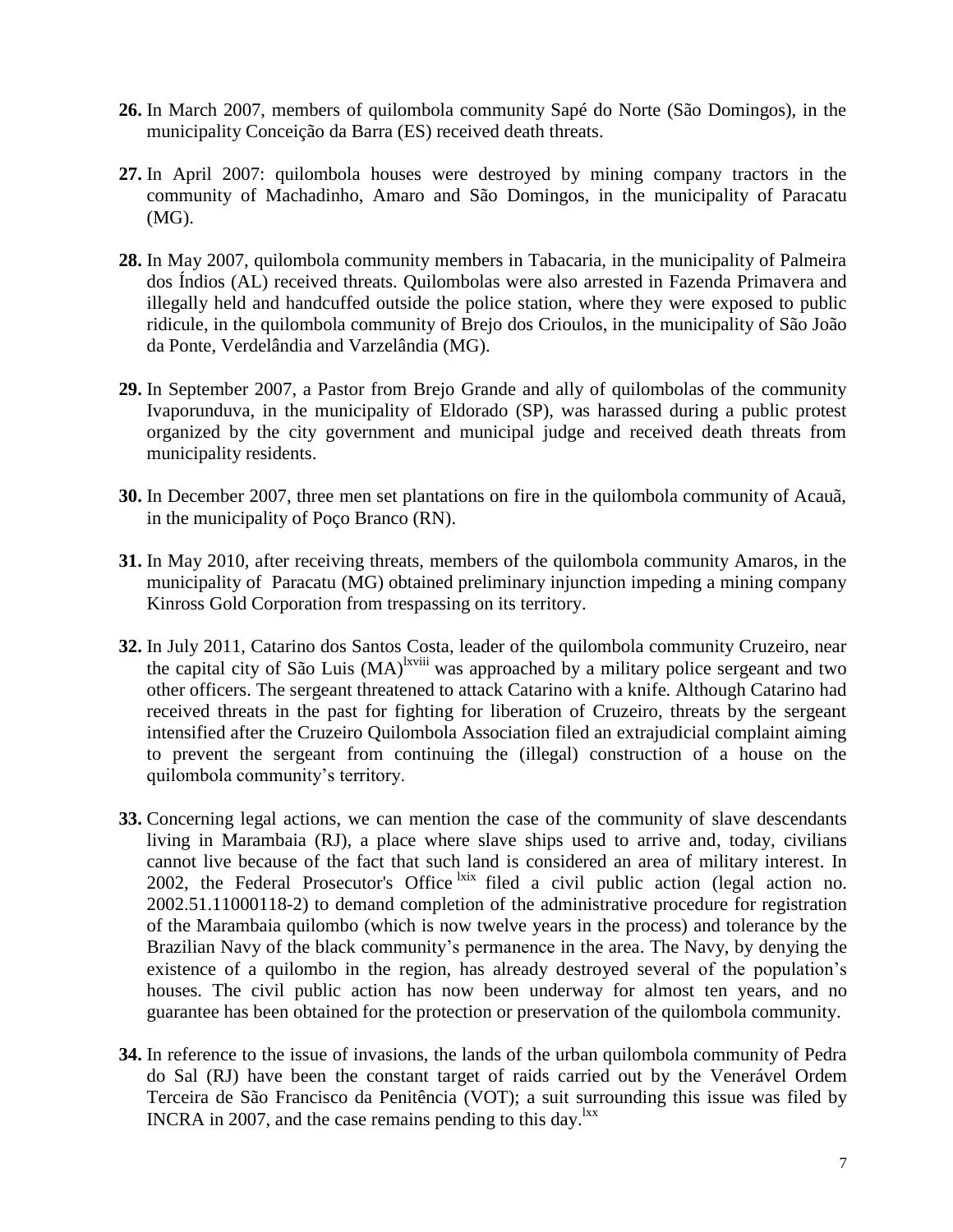#### **Recommendations for Brazil**

- **35.** Ensure a thorough and impartial investigation into the death threats against Father Inaldo Serejo and Diogo Cabral. <sup>lxxi</sup>
- **36.** Require publication of criminal investigations relating to crimes committed against quilombola communities and community members. <sup>Ixxii</sup>
- **37.** Hold perpetrators of crimes committed against quilombola community and community members accountable for their crimes, in accordance with international standards of justice.<sup>lxxiii</sup>
- **38.** Take measures to guarantee the physical and psychological integrity of members of the CPT. Ixxiv
- **39.** Ensure complete compliance with the obligations relating to quilombola communities set forth in International Convention No. 169 of the International Labor Organization, as codified by Brazilian Decree No. 4.887/2003.
- **40.** Improve the technical structure of INCRA, in order to speed up and make the procedure for land titling quilombola communities more efficient.
- **41.** Ensure complete application of the budget designated for quilombola communities, giving priority to actions and initiatives that will guarantee the finalization of procedures that are currently pending, as well as those that will help quilombola communities obtain land titles.

l

<sup>&</sup>lt;sup>i</sup> Article 68 of the Transitory Constitutional Provisions.

ii *A titulação dos territórios quilombolas: uma breve leitura dos oito anos de governo Lula* [The land titling of quilombola territories: a brief summary of eight years of Lula's governance], Combate ao Racismo Ambiental (December 9, 2010), available at http://racismoambiental.net.br/2010/12/a-titulacao-dos-territoriosquilombolas-uma-breve-leitura-dos-oito-anos-de-governo-lula (last visited November 9, 2011) [hereinafter Land titling of quilombola territories].

iii A/HRC/8/27, 22 (May 2008), Human Rights Council, Eighth session, Agenda item 6, available at http://daccess-dds-ny.un.org/doc/UNDOC/GEN/G08/136/68/PDF/G0813668.pdf?OpenElement (last visited November 25, 2011).

<sup>&</sup>lt;sup>iv</sup> This took place between the 3rd and the 6th August 2011 and involved 500 representatives of quilombola movements. *Regularização fundiária será pauta de protestos de quilombolas nos próximos meses* [Land regularization will be the subject of quilombola protests in upcoming months], Agência Brasil (August 6, 2011), available at http://agenciabrasil.ebc.com.br/noticia/2011-08-06/regularizacao-fundiaria-sera-pauta-deprotestos-de-quilombolas-nos-proximos-meses (last visited November 10, 2011) [hereinafter Land regularization].

<sup>v</sup> Coordenação Nacional de Articulação das Comunidades Negras Rurais Quilombolas.

vi Land regularization, *supra* note iv.

vii Ibid.

viii Ricardo Verdum, *Terras e territórios quilombolas no PPA 2012-2015* [Quilombola lands and territories in the 2012-2015 PPA], Inesc (October 2011), citing INCRA data reflecting the situation as of August 28, 2011, available at http://www.inesc.org.br/biblioteca/textos/terras-e-territorios-quilombolas-no-ppa-2012-2015 (last visited November 10, 2011) [hereinafter Quilombola lands and territories].

 $\mu$ <sup>x</sup> Legislative Bill No. 44/2007 and Legislative Bill No. 3654/08.

x *TV Justiça grava programa sobre ADIn Quilombola* [TV Justiça records a program on the ADIn Quilombola], Boletim Terra de Direitos (November 2011) [hereinafter TV Justiça].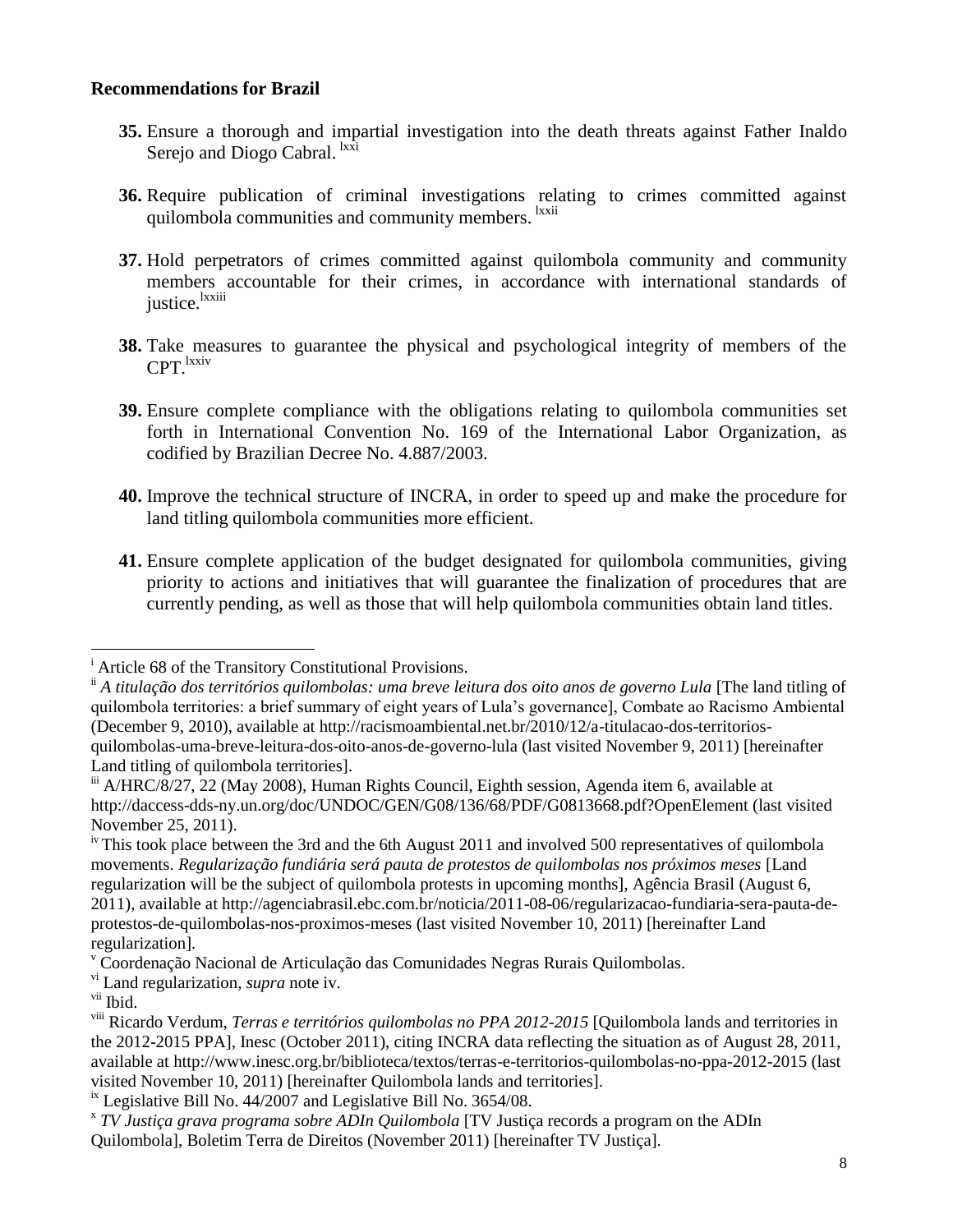<sup>xi</sup> For instance, 68 television and print materials of large circulation fought against the standard of quilombola self-identity. Land titling of quilombola territories, *supra* note ii.

xii Ação Direta de Inconstitucionalidade.

<sup>xiii</sup> Presented by congressman Valdir Colatto (PMDB-SC).

xiv TV Justiça, *supra* note x.

xv Land regularization, *supra* note iv.

xvi xvi Land titling of quilombola territories, *supra* note ii.

xvii xvii Ibid.

l

xviii xviii Ibid.

xix xix Ibid.

xx Land regularization, *supra* note iv.

xxi Available at http://www.incra.gov.br/portal/arquivos/institucional/quilombolas/titulos\_expedidos.pdf (last visited October 8, 2010).

xxii xxii Land titling of quilombola territories, *supra* note ii.

xxiii Available at http://www.incra.gov.br/portal/index.php?

option=com\_content&view=article&id=12601:incra-estabelece-metade-titular-53-comunidades-quilombolasate-2010&catid=289:destaques-randomicos&Itemid=303 (last visited October 8, 2010).

xxiv xxiv Land titling of quilombola territories, *supra* note ii.

 $xxy$  Pará – 26 land titles; Maranhão – 19 land titles; Piauí – 5 land titles; and São Paulo – 3 land titles. Available at http://www.cpisp.org.br/upload/editor/file/TerrasQuilombolasBalanco2009.pdf (last visited October 5, 2010).

xxvi Quilombola lands and territories, *supra* note viii.

xxvii Ibid.

xxviii Ibid.

xxix Ibid.

xxx Ibid.  $x$ <sup>xxxi</sup> Ibid.

xxxii Ibid.

xxxiii Ibid.

xxxiv Ibid.

xxxv*Orçamento Quilombola 2008–2010 e a maquiagem na titulação* [Quilombola Budget for 2008-2010 and the cover-up in land titling], Inesc Technical Note No. 168 (July 2010), available at

http://www.inesc.org.br/biblioteca/publicacoes/notas-tecnicas/NT.%20168%20-

%20Orcamento%20Quilombola.pdf (last visited October 7, 2010).

xxxvi Land titling of quilombola territories, *supra* note ii.

xxxvii The Quilombola Brazil Program, created in 2004, is coordinated by the Special Secretary of Policies for the Promotion of Racial Equality – SEPPIR, which is connected to the Office of the President of the Republic. This program aims to coordinate governmental actions for ex-slave communities, with particular emphasis on civil society participation. Its actions are implemented by 23 bodies of federal administration, aside from companies and social organizations.

xxxviii For more information relating to policies carried out under Lula's governance, see *also Governo federal orca, mas não gasta* [The federal government budgets but does not spend], Inesc Technical Note No. 126 (July 2007), available at http://www.inesc.org.br/biblioteca/publicacoes/notas-tecnicas/NT.%20126%20%20- %20Politica%20Ambiental%20Quilombolas.pdf. See also *Entre o previsto e o gasto* [Between what was predicted and what was spent], Inesc Technical Note No. 139 (March 2008), available at http://www.inesc.org.br/biblioteca/publicacoes/notas-tecnicas/NT.%20139%20-%20QUILOMBOLA.pdf. xxxix Land titling of quilombola territories, *supra* note ii.

 $x<sup>1</sup>$  Ibid.

xli Ibid.

xlii Ibid.

xliii Ibid.

xliv *Marcados para morrer vivem em alerta em quilombo do MA* [Individuals marked for assassination live in a state of alert in a quilombola community in the state of Maranhão], Combate ao Racismo Ambiental (June